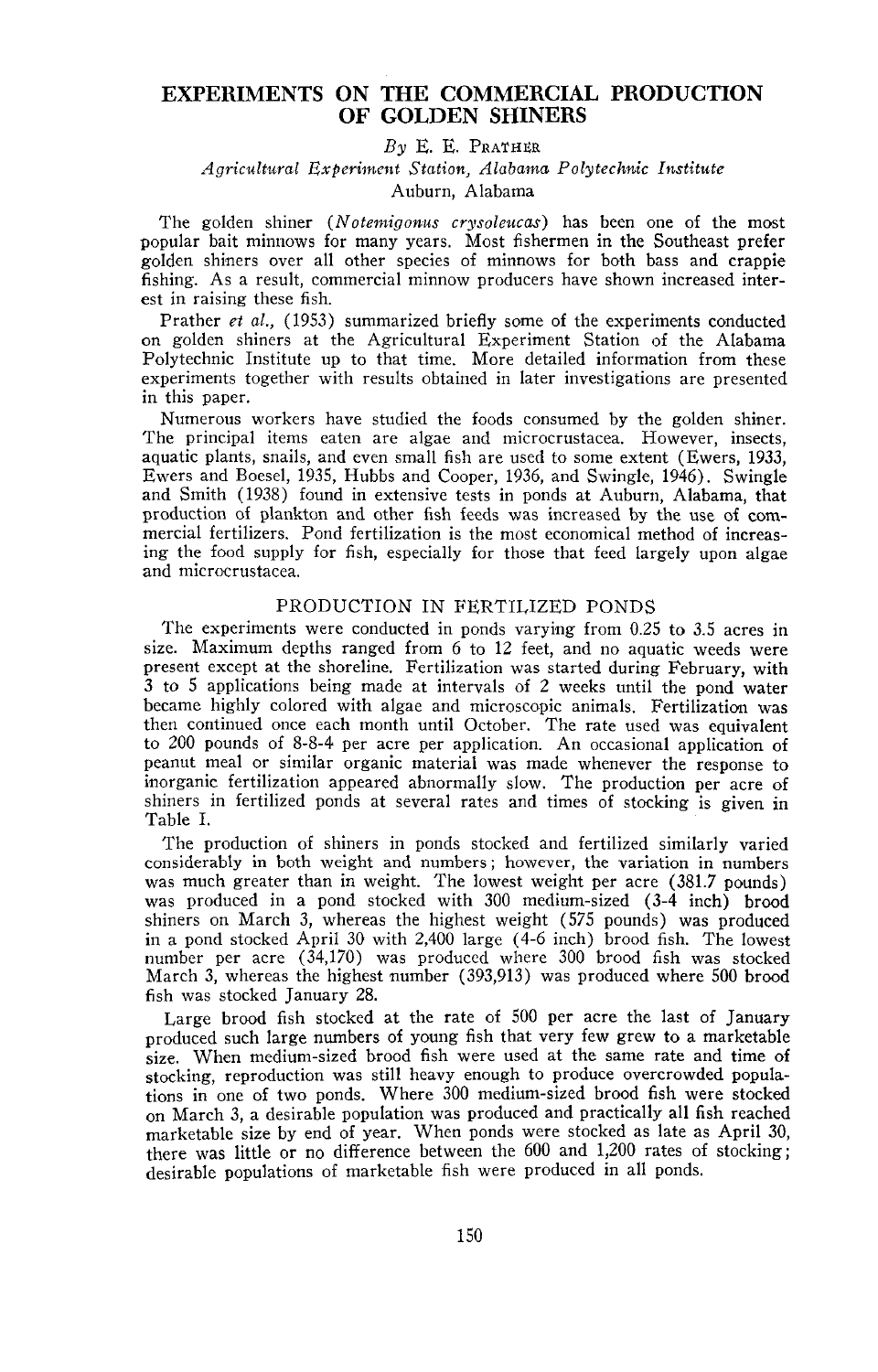| SUMMARY OF PRODUCTION PER ACRE OF SHINERS IN FERTILIZED PONDS<br>AT VARIOUS DATES AND RATES OF STOCKING |       |          |                                    |               |       |                   |  |  |
|---------------------------------------------------------------------------------------------------------|-------|----------|------------------------------------|---------------|-------|-------------------|--|--|
|                                                                                                         |       |          |                                    |               |       |                   |  |  |
| Date                                                                                                    |       |          | Brood Fish Per A. Applica. of      | Date          |       | Production Per A. |  |  |
| Stocked                                                                                                 |       |          | No. Total Lath. Fertilizert        | Drained       | Lbs.  | No.               |  |  |
|                                                                                                         |       | (Inches) |                                    |               |       |                   |  |  |
| Mar. 3,1955                                                                                             | 300   |          | $(3-4)$ 11 inorganic Jan. 30, 1956 |               | 381.7 | 34.170            |  |  |
| Jan. 28, 1955                                                                                           | 500   | $(4-6)$  | 10 inorg. $+1$ org. Feb. 28, 1956  |               | 452.0 | 393.913*          |  |  |
| Jan. 28, 1955                                                                                           | 500   | $(3-4)$  | 12 inorg. $+1$ org.                | Jan. 31, 1956 | 386.0 | 152,444           |  |  |
| Jan. 28, 1955                                                                                           | 500   | (3-4)    | 12 inorg. $+$ 1 org.               | Jan. 17. 1956 | 449.0 | 36,059            |  |  |
| Apr. 30, 1951                                                                                           | 600   | $(4-6)$  | 9 inorganic                        | Feb. 7, 1952  | 513.4 | 43,246†           |  |  |
| Apr. 30, 1951                                                                                           | 1.200 | $(4-6)$  | 9 inorganic                        | Feb. 7, 1952  | 410.8 | 49,202†           |  |  |
| Apr. 30, 1951                                                                                           | 2.400 | (4-6)    | 9 inorganic                        | Feb. 7, 1952  | 575.0 | 234,780           |  |  |

\* Of this number, 106,000 small shiners (72 pounds) went out spillway following heavy rains in June and July, and were caught in catch basin below pond.<br>The present in the angle of 2 ponds; all other are individual ponds.

**:t Inorganic-200 pounds per acre** 8~8-4 **(or equivalent); organic-lOO pounds per acre peanut meal.**

The size of shiners generally determines their value, and therefore the size distribution of the minnows produced is of as great importance as either total number or total weight. The following example illustrates the importance of size (Table II).

### TABLE II

THE PRODUCTION PER ACRE, SIZE, AND RELATIVE VALUE OF GOLDEN SHINERS *Production Per A ere No. Larger Average Lbs.*

| Pounds | Number  | Than 2.5 Inches Per 1.000 Fish |      | <i>Value to Producer</i>       |
|--------|---------|--------------------------------|------|--------------------------------|
| 386    | 152.444 | 16.292                         | 7.4  | at \$15 per 1,000 $-$ \$244,38 |
| 449.   | 36,000  | 35.645                         | 12.4 | at \$25 per 1,000 \$891.13     |

Obviously the pond that produced the smaller number of shiners was more profitable, since practically all were of marketable size. On the other hand, the pond that produced the larger number of minnows was much less profitable, because only about 11 percent were large enough for sale when the pond was drained. No value was placed on the small shiners, since there was no demand for them. However, they can be restocked and grown to a larger size. Rearing small shiners to a usable size is discussed later in this paper.

It did not appear from the results of these and other experiments that the number of minnows produced per acre could be regulated reliably, either by the time of stocking or by the number of brood fish used. In these and other experiments, however, the greatest number of minnows resulted from stocking brood fish in January, February, or early March. Low numbers per acre usually resulted from stocking brood fish in late March or during April or May.

### PRODUCTION IN FERTILIZED PONDS WITH SUPPLEMENTAL FEEDING

All feeding tests were conducted in 0.25-acre ponds having an average depth of 4 feet and a maximum depth of 6 feet. Sufficient water was added as needed to keep the ponds full, but flushing was not practiced. Feed was added to fertilized ponds during various seasons to determine the effect on production and survival of golden shiners. Two ponds were stocked November 6 at the rate of <sup>400</sup> brood fish per acre, and each pond was fertilized the following year as stated in the previous section. Poultry laying mash was fed as follows:

- 5 pounds per acre per day-April I-May 31
- 

20 pounds per acre per day-June I-September 26 20 pounds per acre per day-December I-December 31

40 pounds per acre per day-January I-January 15

Seining during the spring indicated heavy reproduction, and large numbers of young shiners were produced during each of two different hatching periods. By August 19 the young shiners were 3 to 5 inches in length and in good -condition. However, on September 14 shiners were observed dying in both ponds. Water analyses made during the next several days showed the oxygen content of the water to be as low as  $0.3$  p.p.m. at a depth of 4 feet at 1 p.m.

### TABLE I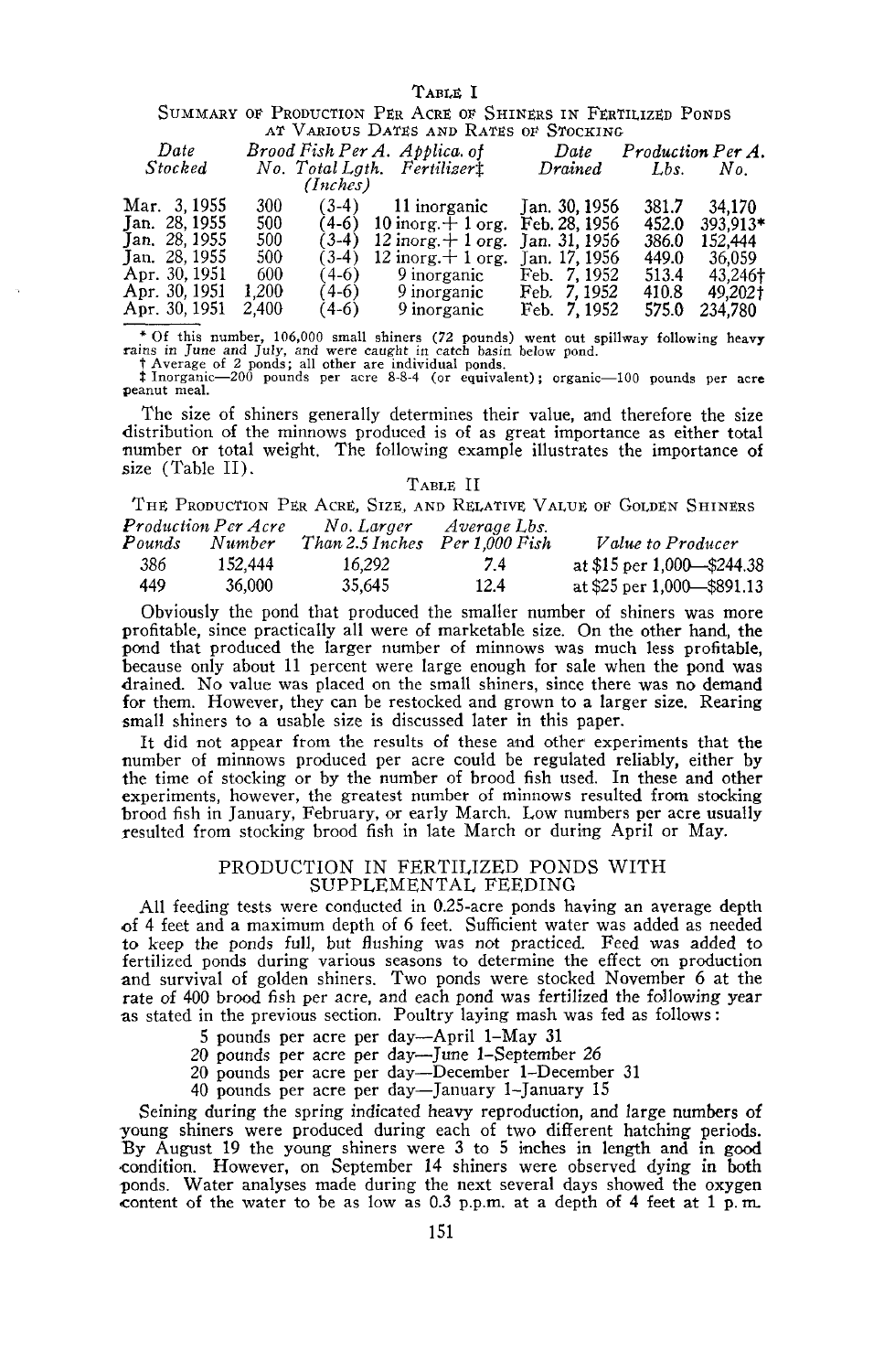Although feeding was stopped from September 26 to December 1, the shiners continued dying at intervals during September, October and January. The ponds were drained on March 22, and an average per acre of only 6,338 shiners weighing 184.9 pounds was recovered. These results indicated that supplemental feeding of poultry laying mash at rates as high as 20 to 40 pounds per acre per day may cause mortalities of shiners during fall and winter.

### PRODUCTION IN FERTILIZED PONDS WITH WINTER FEEDING ONLY

Further tests with winter feeding were conducted in three ponds, each of which was stocked February 25 at the rate of 1,200 brood shiners per acre. Each pond received 12 applications of fertilizer. In addition, soybean cake wasfed daily as shown in Table III.

|                       |                     | TABLE III                                        |          |                                                               |
|-----------------------|---------------------|--------------------------------------------------|----------|---------------------------------------------------------------|
|                       |                     | FEEDING SCHEDULE AND COST OF FEED AND FERTILIZER |          |                                                               |
|                       | Pounds Soybean Cake |                                                  |          | Total Pounds Cost of Feed and                                 |
|                       |                     |                                                  |          | Fed Daily Per Acre Dates Fed Fed Per Acre Fertilizer Per Acre |
| 1st pond $\ldots$ 10  |                     | $11/3 - 2/4$                                     | 940.     | \$85.60                                                       |
| 2nd pond $\ldots$ 10  |                     | $11/3 - 11/25$                                   | $\cdots$ |                                                               |
|                       | 20                  | $11/26 - 2/4$                                    | 1.640    | 113.60                                                        |
| $3rd$ pond $\dots$ 10 |                     | $11/3 - 11/25$                                   | 1.160    | 94.40                                                         |
|                       | 20                  | $11/26 - 1/1$                                    | $\cdots$ | .                                                             |

The ponds were drained the next February and the results obtained per acre are given in Table IV. TABLE IV

|  |  | TOTAL PRODUCTION, NUMBER OF MARKETABLE SHINERS, AND VALUE TO PRODUCER |                                                                                                                                                                                                                                                                                                                                                                                                                                                                                        |  |  |  |
|--|--|-----------------------------------------------------------------------|----------------------------------------------------------------------------------------------------------------------------------------------------------------------------------------------------------------------------------------------------------------------------------------------------------------------------------------------------------------------------------------------------------------------------------------------------------------------------------------|--|--|--|
|  |  | $D_{\text{max}}$ $J_{\text{max}}$ $L_{\text{max}}$                    | $\lambda_1, \ldots, \lambda_{n-1}, \lambda_1, \ldots, \lambda_n, \lambda_1, \ldots, \lambda_{n-1}, \ldots, \lambda_1, \ldots, \lambda_n, \ldots, \lambda_1, \ldots, \lambda_1, \ldots, \lambda_1, \ldots, \lambda_1, \ldots, \lambda_1, \ldots, \lambda_1, \ldots, \lambda_1, \ldots, \lambda_1, \ldots, \lambda_1, \ldots, \lambda_1, \ldots, \lambda_1, \ldots, \lambda_1, \ldots, \lambda_1, \ldots, \lambda_1, \ldots, \lambda_1, \ldots, \lambda_1, \ldots, \lambda_1, \ldots, \$ |  |  |  |

|                                         | Production |        |           | Number 3-Inch Value to Producer |  |  |
|-----------------------------------------|------------|--------|-----------|---------------------------------|--|--|
|                                         | Number     | Pounds | or Larger | at \$20 Per 1.000               |  |  |
|                                         |            | 858.5  | 26.152    | \$523.04                        |  |  |
| 2nd pond $\ldots \ldots \ldots 220.308$ |            | 879.9  | 41.418    | 828.36                          |  |  |
|                                         |            | 379.3  | 2.422     | 48.44                           |  |  |

In each pond there were few shiners large enough for sale despite feeding during November, December and January. It appeared likely that feeding would have been more beneficial had it been started during October while the water temperatures were warmer. The production in numbers was above average in each pond, and no deaths were observed at any time. However, the poundage' in the third pond was low, possibly because of late spawning, insufficient food during summer, or parasites and diseases.

These results also indicated that shiners could be fed soybean cake at rates up to 20 pounds per acre per day during November, December and January without deaths resulting from low oxygen concentrations.

Using average values for feed, fertilizer, and minnows, the returns to the producer above expenses were \$437.44 in pond <sup>1</sup> and \$714.76 in pond 2. There was <sup>a</sup> loss of \$45.96 in pond <sup>3</sup> because of the very small number of marketable size fish when the pond was drained. Here again the size of the fish produced' was more important than the total number.

### WINTER FEEDING OF SMALL SHINERS

As previously stated, one of the principal problems in golden shiner culture is overproduction of small fish, which results in a majority of the minnows being too small for sale when the ponds are drained. These small shiners must be restocked during the winter and raised to a size of 3 inches or larger before spawning occurs in the spring.

Three ponds were stocked February 11 at the rate of 40,000 small shiners per acre, weighing 3 pounds per thousand. The fish in one pond were fed soybean cake daily from February 11 through March 31 at the rate of 8.2 percent of the original weight of shiners stocked. Shiners in the second pond were fed fish meal at the same rate as the first pond, while the shiners in the third.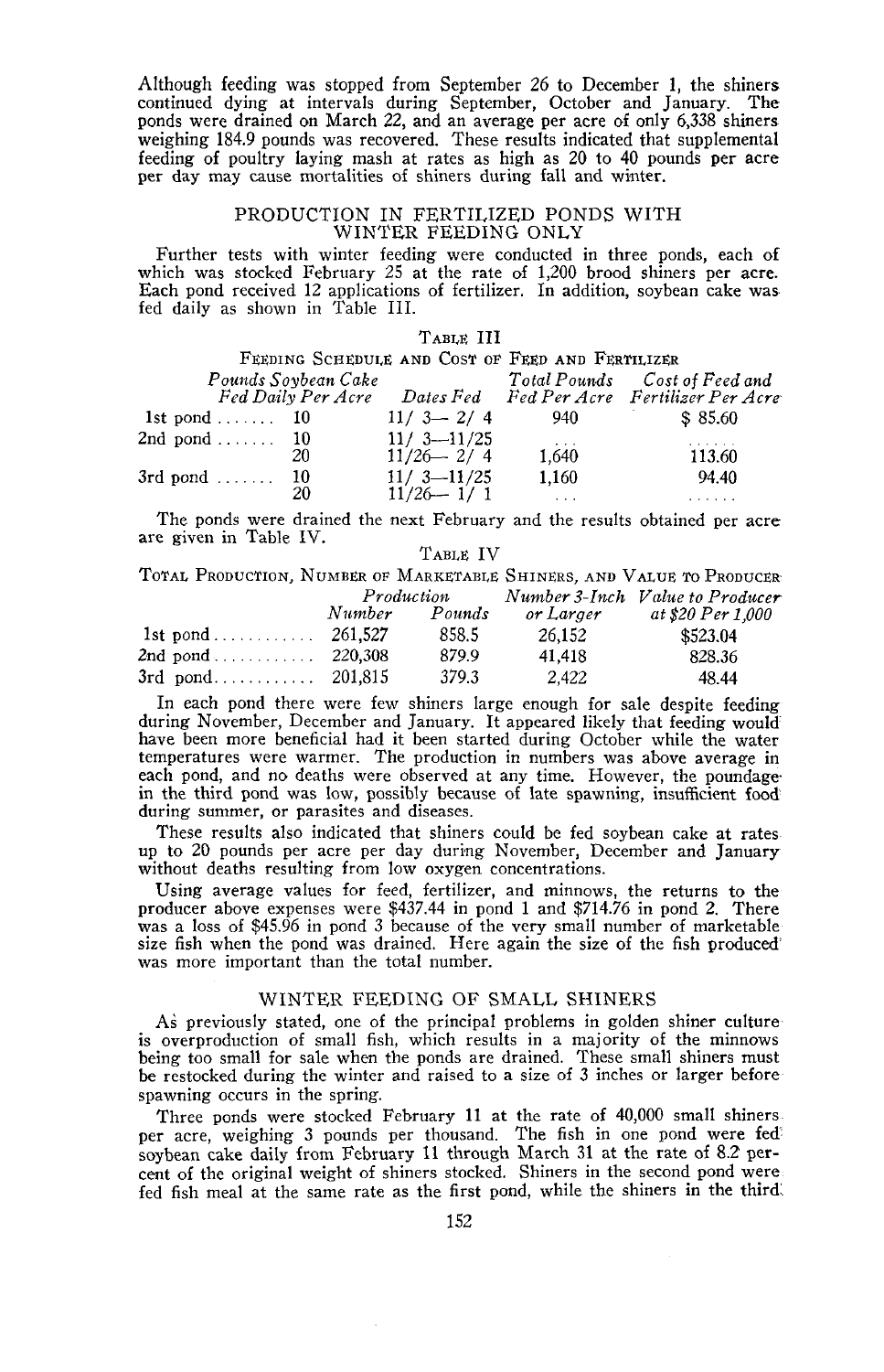pond were fed twice as much fish meal as those in the second pond. All ponds were drained on April 10, and the results obtained are shown in Table V.

| ABLE |  |
|------|--|
|------|--|

PRODUCTION, COST OF FEED, AND VALUE of SHINERS FOLLOWING WINTER FEEDING *Number* % *Pounds Cost*

|                               | iv umber | $\sim$ | ғ оипа с | U OST |                                                         |
|-------------------------------|----------|--------|----------|-------|---------------------------------------------------------|
| Feed                          |          |        |          |       | Recovered Survival Per A of Feed Value Above Feed Costs |
| Sovbean $\mathsf{cake} \dots$ | 38.000   | 95.    | 228      |       | \$29.50 at \$15 per 1,000 - \$540.50                    |
| $\textbf{Fish}$ meal          | 23.288   | 58     | 233      | 44.10 | at \$20 per 1,000—\$421.66                              |
| Fish meal $29.440$            |          | 74     | 259      | 88.20 | at \$20 per 1,000—\$500.60                              |

In general, all of the fish grew from 2 inches in length to a marketable size of 3 inches or larger, depending mainly upon percentage of survival. In the first pond the surviving shiners doubled in weight while in the other two ponds their weight almost tripled.

Another pond was stocked December 5 at the rate of 150,000 small shiners per acre weighing 3 pounds per thousand. Soybean cake was fed January **1-** March 31 at the rate of 2.7 percent of original shiner weight per day. The pond was drained April 10. Eighty percent of the shiners stocked survived and their average weight was 6.9 pounds per thousand. Even with the high rate of stocking this lower feeding rate appeared very satisfactory, since the surviving minnows doubled their weight and increased from 2 to 3 inches in length. Thus, with an expenditure of \$43.20 for feed, these small unmarketable shiners, were raised to salable size, having <sup>a</sup> value of \$1,800.00.

In another test two ponds were each stocked February 1 with 520,000 small shiners per acre weighing  $1,248$  pounds. They were fed Auburn No. 1 fish feed (35 percent soybean oil meal, 35 percent peanut oil meal, 15 percent fish meal and 15 percent distillers dried solubles) daily at the rate of 60 pounds per acre during February. The rate was decreased to 40 pounds per acre during March and to 20 pounds during April because of the danger of a fish kill during the warmer weather. Oxygen remained adequate and no kills occurred. The ponds were drained April 24. Average survival was 85 percent and the shiners had increased in weight from an average of 2.4 to 4.9 pounds per thousand.

### FEEDING LARGE SHINERS IN HOLDING PONDS

It is very important that minnows be fed adequately while being held crowded in holding ponds awaiting sale. Heavy losses frequently occur among shiners that are in poor condition due to prolonged starvation.

As many as 80,000 large shiners weighing 1,000 pounds were held per acre in ponds during winter and early spring. They were fed Auburn No. 1 fish feed at the rate of 1 percent of their body weight per day. These shiners stayed in excellent condition and actually gained 1 pound per thousand in a period of 2 months. Losses amounted to less than 2 percent.

### TRANSFER OF YOUNG SHINERS FROM BROOD TO REARING PONDS

As indicated previously in this paper, regardless of time of stocking, rate of stocking, rate of fertilization, and rate of feeding, golden shiners frequently reproduced so heavily that unprofitable populations of small shiners were pro duced. It appeared, therefore, that instead of trying to raise shiners to a marketable size in brood ponds it would be more desirable to transfer the young fish from the brood pond and grow them to a marketable size in rearing ponds.

Five ponds were stocked at the rate per acre of 40,000 small shiners having <sup>a</sup> weight of 0.5 pounds per thousand on June 4. All ponds received <sup>5</sup> applications of fertilizer during the summer. Each pond was fed Auburn No. 1 fish feed at the rate of 10 pounds per acre per day. Three of the ponds were drained October 5 to November 11, while two were left over winter without additional feeding and were drained March 1.

Another pond was stocked on July 28 at the rate per acre of 36,000 shiners weighing 36 pounds. Fertilizer was applied three times. No feed was given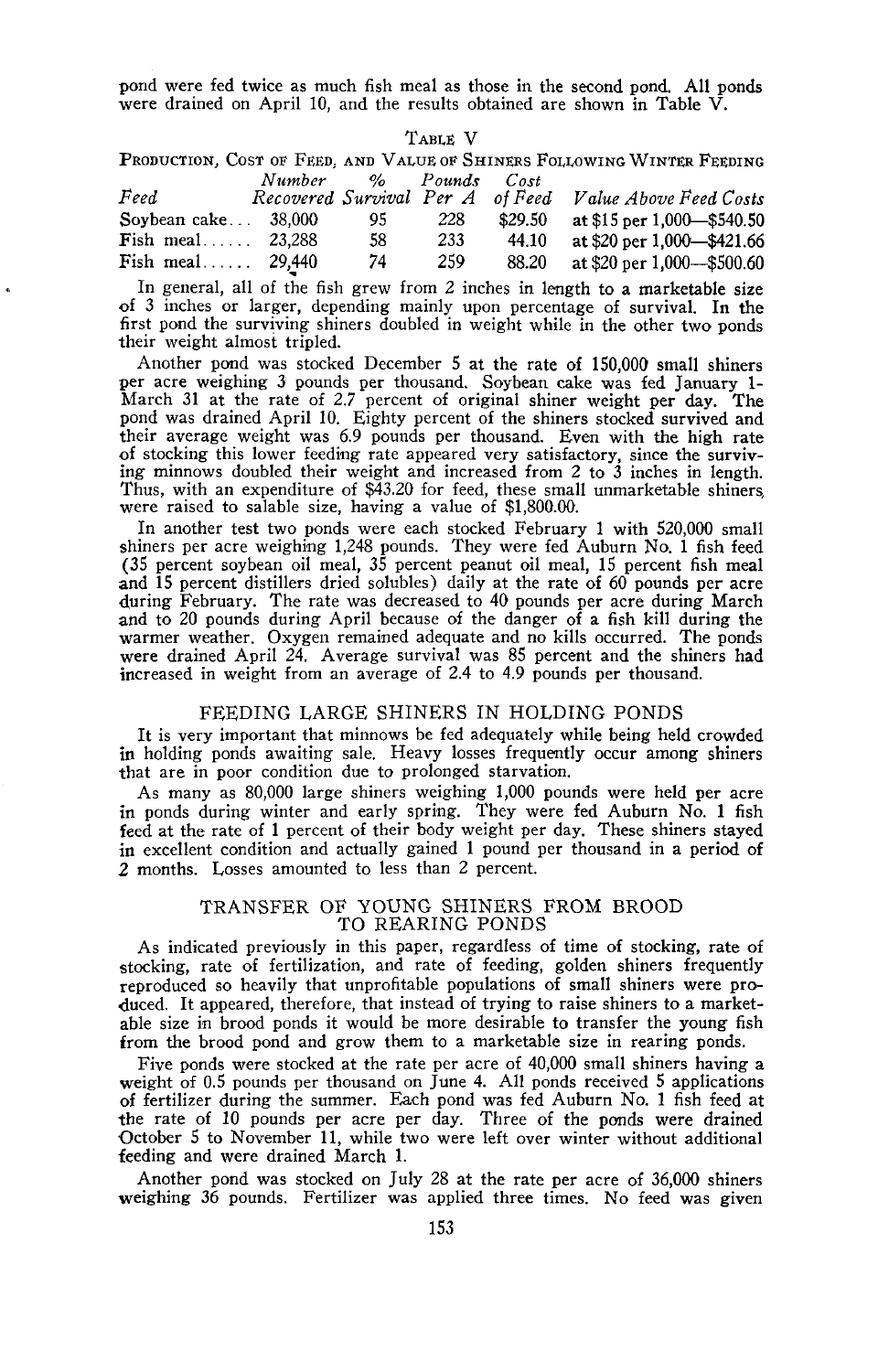the shiners, and the pond was drained November **11.** The results per acre are shown in Table VI. TABLE VI

PRODUCTION OF SHINERS IN REARING PONDS FOLLOWING TRANSFER FROM BROOD PONDS

| No.                          |           | Fertilizer and | <b>Shiners Recovered</b> |               |        |
|------------------------------|-----------|----------------|--------------------------|---------------|--------|
| Stocked                      | Treatment | Feed Cost      | <i>Drained</i>           | Number Pounds |        |
| $40,000$ Fert. $\vdash$ Feed |           | \$51.48        | Oct.-Nov.                | 34.705        | $550*$ |
| 40,000  Fert. $\pm$ Feed     |           | 51.48          | March                    | 40.800        | 590+   |
| $36,000$ Fert. Only          |           | 12.00          | November                 | 24.182        | 261    |

**\* Average of <sup>3</sup> ponds.** <sup>t</sup> Average of <sup>2</sup> ponds.

There were no deaths due to low oxygen concentrations in any of the ponds. Seining during early fall showed that very light spawning had occurred in all ponds. Rapidly growing golden shiners spawned here at 7 to 8 months of age. Most recently hatched shiners were killed during harvesting operations in those ponds drained in October-November, but probably account for the higher number recovered in the ponds drained the next March.

Although this method of management produced a relatively small number of shiners per acre, almost all were 3 to 5 inches in total length and therefore of marketable size. Very little of the weight was made up of tiny shiners too small for sale (Table VII).

#### TABLE VII

NUMBER, SIZE DISTRIBUTION, AND VALUE OF SHINERS PER ACRE

*Number in Each Inch Group*

| Treatment                                                 | Drained | and Average Weight Per 1.000 Fish<br>$3$ -Inch | $Value^*$                       |  |          |        |
|-----------------------------------------------------------|---------|------------------------------------------------|---------------------------------|--|----------|--------|
|                                                           |         |                                                | No. Lbs. No. Lbs. No. Lbs.      |  |          |        |
| Fert.+ Feed Oct.-Nov.                                     |         | 11,878 9.0                                     | 21,255 18.4 1,568 33.6 \$822.15 |  |          |        |
| Fert.+Feed March 13,130 8.4 25,935 16.0 1,735 31.6 963.03 |         |                                                |                                 |  |          |        |
| Fert. Only November 14.810 7.4 8.906 15.0                 |         |                                                |                                 |  | 466 27.7 | 458.78 |

\* Fish Weighing 6 to 8 pounds per 1,000-\$15.<br>8 to 12 pounds per 1,000-\$20.<br>12 to 16 pounds per 1,000-\$25.<br>16 to 35 pounds per 1,000-\$30.

A majority of the fish that received supplemental feeding were larger than 15 pounds per thousand. Therefore, more than 40,000 per acre should be stocked where the demand is mainly for shiners smaller than 15 pounds per thousand. Additional research is needed to determine the rate of stocking necessary to, prevent spawning by these young fish before cold weather.

## TREATMENTS FOR PARASITES AND DISEASES

It was found that best results were obtained when all brood fish were treated' to control parasites and diseases before they were stocked in ponds. The following treatments were used separately.

1. Potassium permanganate-10 p.p.m. for 1 hour.

2. Formalin-IS p.p.m. for 6 hours.

3. Acriflavine-I p.p.m. for 12 hours.

The potassium permanganate was generally effective in controlling fungus, It also controlled some of the gill flukes and external protozoans.

The formalin eradicated most of the gill flukes and external protozoan parasites, while the acriflavine reduced losses resulting from bacterial diseases. All these treatments were made in concrete tanks. However, pond treatments with 2 p.p.m. potassium permanganate have proved beneficial in the control of fungus, gill flukes, and external protozoans. Daily applications for 2 or 3 days were more effective than single treatments.

### SUMMARY AND CONCLUSIONS

The production of golden shiners in ponds stocked and fertilized in a similar manner for a period of approximately one year varied considerably. The varia